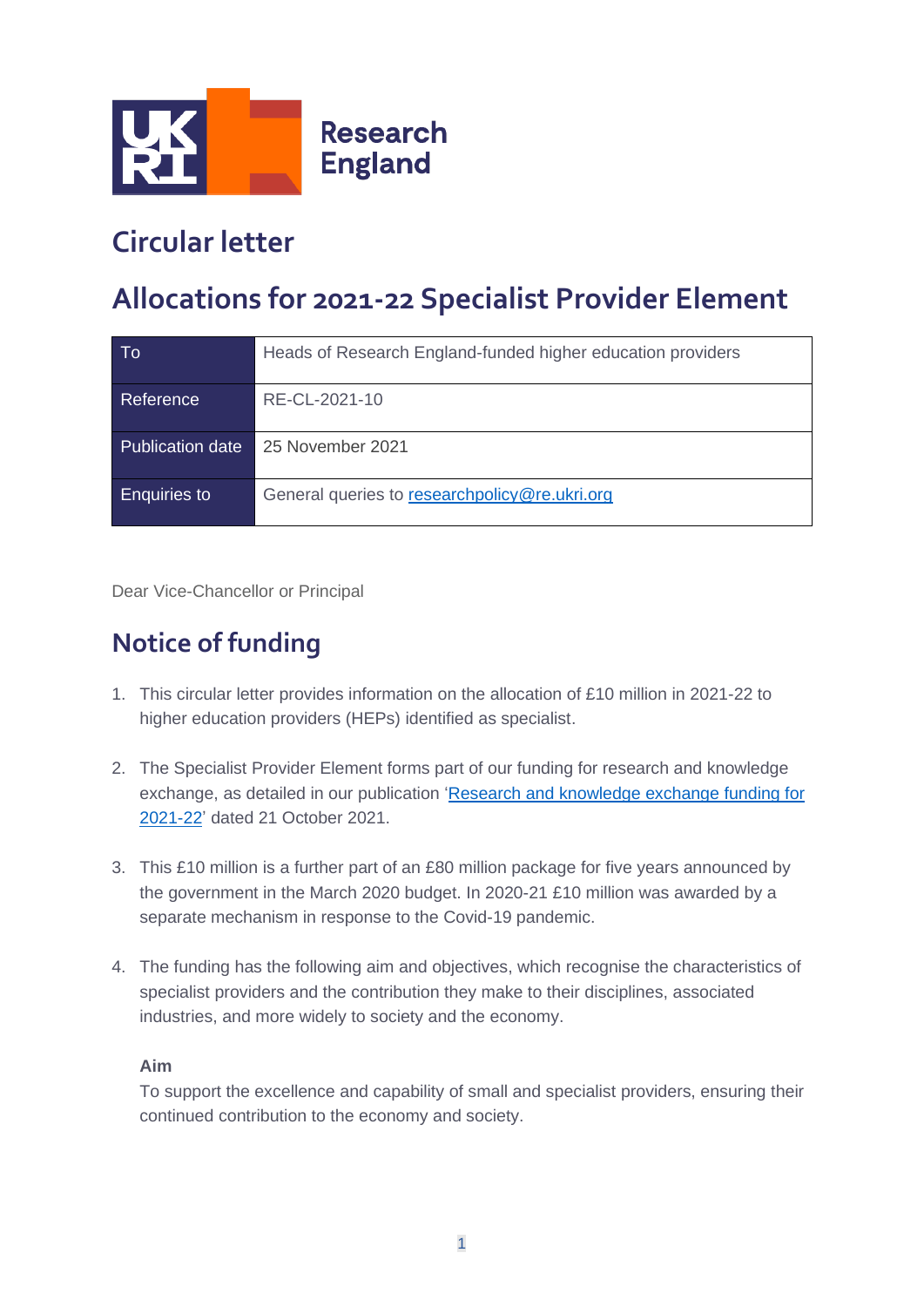#### **Objectives**

To provide funding that enables specialist providers to:

- a. Have the capacity to continue delivering world-leading research developments in their specialisms.
- b. Sustain their role in training talented researchers with sector-specific knowledge and skills.
- c. Translate their research into economic and societal impact.
- 5. Specialist providers are defined as those meeting all the following criteria:
	- a. A provider that has at least 75% of their staff FTE in one HESA cost centre; or at least 90% of their staff FTE in two HESA cost centres
	- b. A provider in receipt of mainstream QR funding
	- c. A provider with below 1000 FTE academic staff
- 6. This funding is allocated in proportion to providers' total recurrent QR funding<sup>1</sup>. There is a maximum allocation for a provider of 10% of the total Specialist Provider Element funding available; for 2021-22 the maximum allocation is therefore £1 million.
- 7. The funding is awarded under the same terms and conditions as  $QR$  funding<sup>2</sup>.
- 8. There will be light touch monitoring of the funding to understand how it is spent and to gather examples of impactful spend. We do not expect monitoring activity to start until August 2022 and further details of our monitoring will follow in due course.
- 9. Allocations are provided at Annex A. Payment will be made to eligible HEPs in December 2021.
- 10. Questions about the Specialist Provider Element should be addressed to [researchpolicy@re.ukri.org.](mailto:researchpolicy@re.ukri.org?subject=Specialist%20Provider%20Element%20funding)

Yours sincerely

David Sweeney, Executive Chair

<sup>1</sup> For recurrent QR allocations see [Research and knowledge exchange funding for 2021-22,](https://www.ukri.org/publications/research-england-funding-allocations-2021-to-2022/) Annex A, Table 1.

<sup>2</sup> [https://www.ukri.org/publications/research-england-terms-and-conditions-2021-to-2022/.](https://www.ukri.org/publications/research-england-terms-and-conditions-2021-to-2022/)